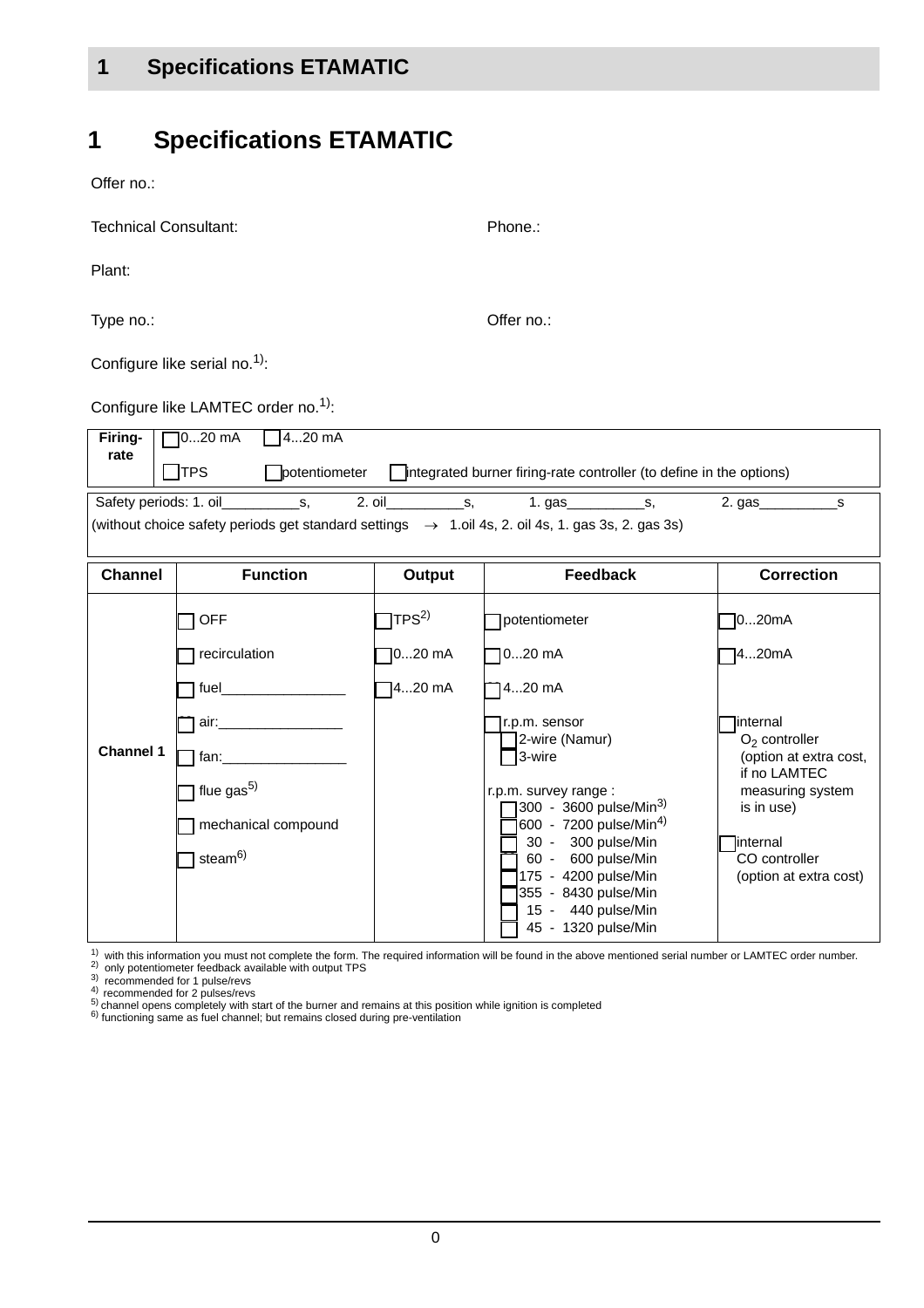| <b>Channel</b>   | <b>Function</b>                                                                                                                                  | Output                                                                               | <b>Feedback</b> | <b>Correction</b>                                                                                                                                                           |
|------------------|--------------------------------------------------------------------------------------------------------------------------------------------------|--------------------------------------------------------------------------------------|-----------------|-----------------------------------------------------------------------------------------------------------------------------------------------------------------------------|
| <b>Channel 2</b> | <b>OFF</b><br>recirculation<br>fuel<br>$\Box$ air: $\_$<br>  fan:<br>$\Box$ flue gas <sup>5)</sup><br>mechanical compound<br>steam <sup>6)</sup> | TPS <sup>2</sup><br>$\Box$ 020 mA <sup>7) 8)</sup><br>$\Box$ 420 mA <sup>7) 8)</sup> | potentiometer   | linternal<br>$O2$ controller<br>(option at extra cost,<br>if no LAMTEC<br>measuring system<br>is in use)<br><b>l</b> internal<br>CO controller<br>(option at extra<br>cost) |

<sup>2)</sup> only potentiometer feedback available with output TPS<br><sup>5)</sup> channel opens completely with start of the burner and remains at this position while ignition is completed<br><sup>6)</sup> functioning same as fuel channel; but remains

 $\frac{7}{2}$  is controlled via additional LSB-module, feedback with resistor wiring

8) at actuators with electronic controlling 4...20 mA the integrated signal 4...20 mA for the position feedback, in conjunction with ETAMATIC/FMS/VMS, cannot be<br>used as an independent and fail-safe position feedback in acc delivered with additional position feedback "POTENTIOMETER 5 kOhm (CONDUCTIVE PLASTIC), TÜV approved".

During system planning the following points must be considered:

In conjunction with ETAMATIC only channel 2 can be used for controlling of the actuator. Therefor an additional continious output for channel 2 via LSB-module<br>(order no. 663R4029) and a LSB-connecting cable (order no. 663R used for controlling the actuator. The POTENTIOMETER-feedback of channel 2 will be used as position feedback.

| <b>Channel</b>   | <b>Function</b>                                                                                                                            | Output           | Feedback      | <b>Correction</b>                                                                                                                                                          |
|------------------|--------------------------------------------------------------------------------------------------------------------------------------------|------------------|---------------|----------------------------------------------------------------------------------------------------------------------------------------------------------------------------|
| <b>Channel 3</b> | <b>OFF</b><br>recirculation<br>fuel_<br>air:_<br>fan:<br>$\mathbb{k}$ flue gas <sup>5)</sup><br>mechanical compound<br>steam <sup>6)</sup> | TPS <sup>2</sup> | potentiometer | linternal<br>$O2$ controller<br>(option at extra cost,<br>if no LAMTEC<br>measuring system<br>is in use)<br><b>linternal</b><br>CO controller<br>(option at extra<br>cost) |

2) only potentiometer feedback available with output TPS

5) channel opens completely with start of the burner and remains at this position while ignition is completed  $\frac{6}{10}$  functioning same as fuel channel; but remains closed during pre-ventilation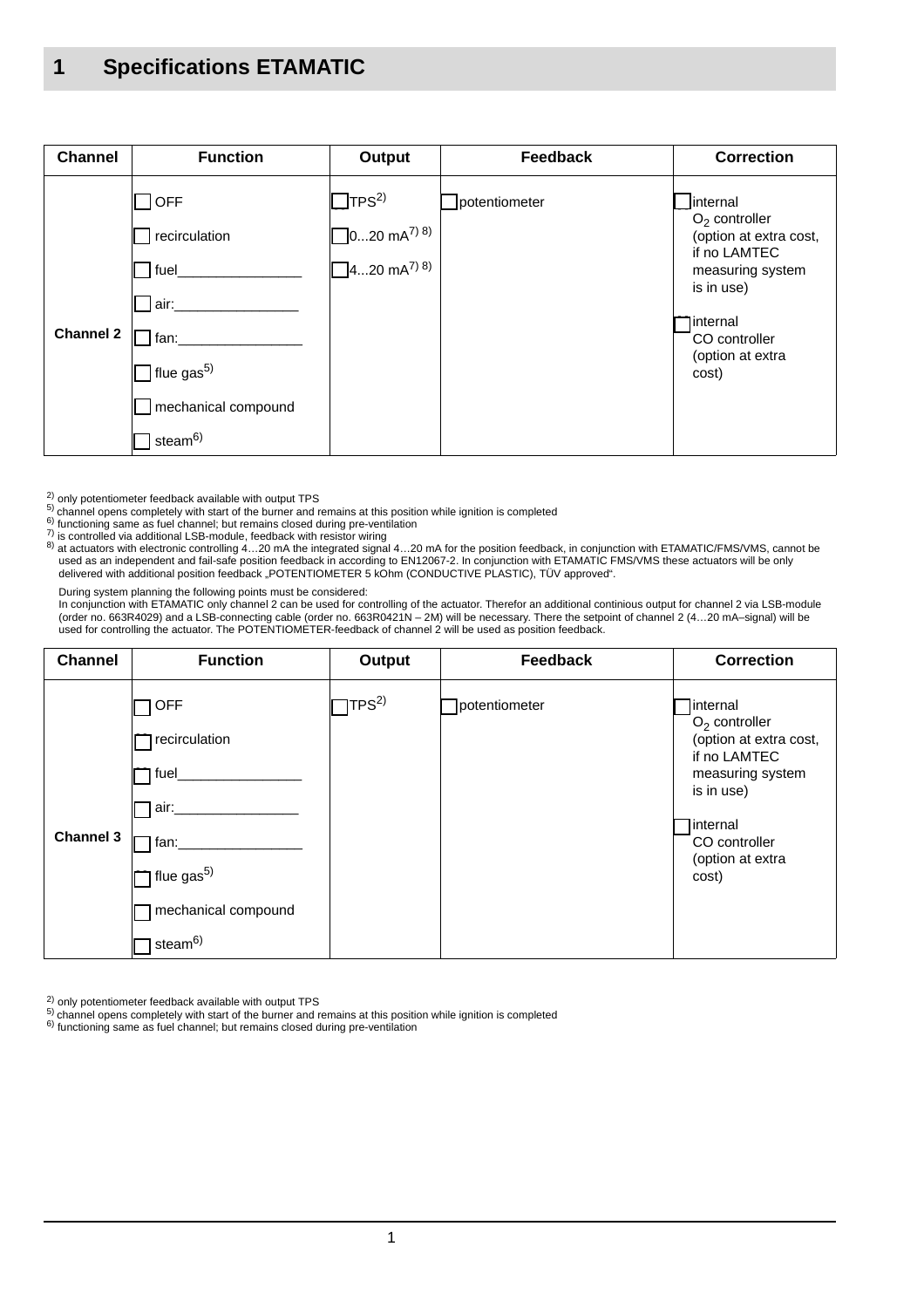| <b>Channel</b>   | <b>Functions</b>                                                                                                  | Output           | <b>Feedback</b> | <b>Correction</b>                                                                                                                                               |
|------------------|-------------------------------------------------------------------------------------------------------------------|------------------|-----------------|-----------------------------------------------------------------------------------------------------------------------------------------------------------------|
| <b>Channel 4</b> | <b>OFF</b><br>recirculation<br>fuel_<br>air.<br>fan:<br>flue $gas5$<br>mechanical compound<br>steam <sup>6)</sup> | TPS <sup>2</sup> | potentiometer   | linternal<br>$O2$ controller<br>(option at extra cost,<br>if no LAMTEC<br>measuring system<br>is in use)<br>internal<br>CO controller<br>(option at extra cost) |

<sup>2)</sup> only potentiometer feedback available with output TPS

<sup>5)</sup> channel opens completely with start of the burner and remains at this position while ignition is completed<br><sup>6)</sup> functioning same as fuel channel; but remains closed during pre-ventilation

operation, the main burner will start without pre-ventilation.)

#### **Options:**

(Completion on demand)

| integral flame monitoring                                                                                                                          |                                                |                       |               |
|----------------------------------------------------------------------------------------------------------------------------------------------------|------------------------------------------------|-----------------------|---------------|
| burner firing-rate controller active:<br>PT100<br>(PT100)<br>pressure<br>(current)<br><b>pressure</b>                                              | bar is equal to 420mA<br>bar is equal to 420mA | up to $320^{\circ}$ C |               |
| input "controlled by atmospheric conditions":<br>(available with active firing-rate controller only)<br>(option at extra cost)                     | 020mA                                          | Pt100                 | potentiometer |
| Standby operation:   activation via internal firing-rate controller<br>(option at extra cost) activation via LSB-module<br>activation via fieldbus |                                                |                       |               |
| (This option activates the pilot burner and switches off the main burner. When you switch from standby to normal                                   |                                                |                       |               |